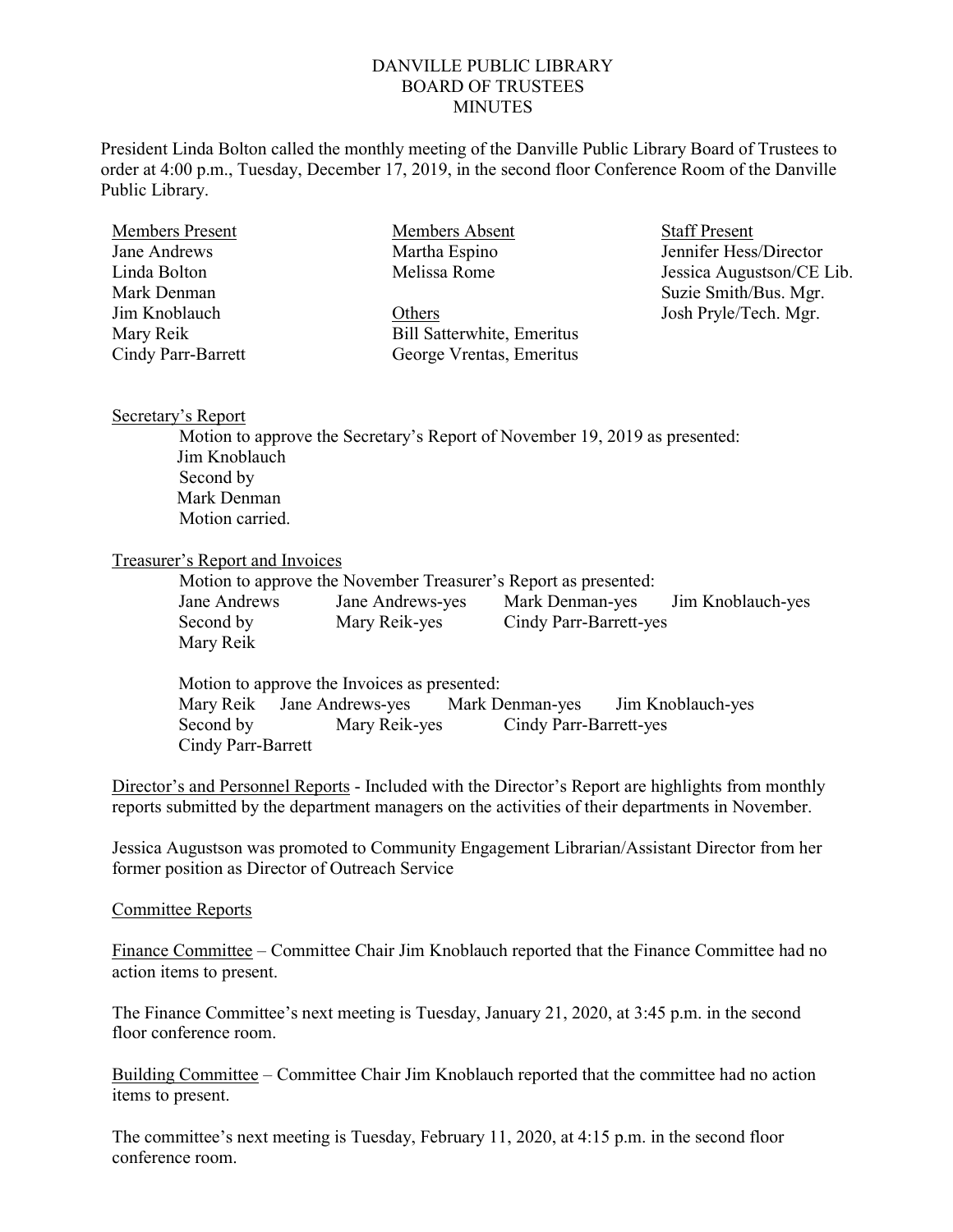Page 2 December 17, 2019 Board Minutes

Policy Committee – Committee Chair Cindy Parr-Barrett reported that the committee met on November 12. The committee had thirteen action items to present, which were approved, two as amended.

That the Danville Public Library Board approve the addition of 5060: Blood borne Pathogens and 5371: Employee Blood Donation Leave Act

 Motion to approve as presented: Mark Denman Second by Jim Knoblauch Motion carried.

That the Danville Public Library Board approve the addition of 5321: Break Time for Nursing Mothers

 Motion to approve as presented: Jim Knoblauch Second by Mary Reik Motion carried.

That the Danville Public Library Board approve the suggested changes to Codes 3350 and 5532 to address the legalization of cannabis starting January 1, 2020.

- Add text to Code 3350 to address public use of cannabis on library property
- Add text to Code 5532 to address employee use and possession of cannabis on library property

Motion to approve as presented: Mary Reik Second by Jane Andrews Motion carried.

That the Danville Public Library Board approve the suggested *and amended* changes to Code 3410.

- Add text to address public use of cannabis in meeting rooms
- Add text to allow more flexibility and scheduling options for both public and library use of the meeting rooms
- Clarify existing language on requirements, responsibility, refreshments and reservations to better adhere to current policy and practice.

Motion to approve as amended: Jim Knoblauch Second by Mark Denman Motion carried.

That the Danville Public Library Board approve the suggested changes to Code 3540, which will increase loan period limits on materials.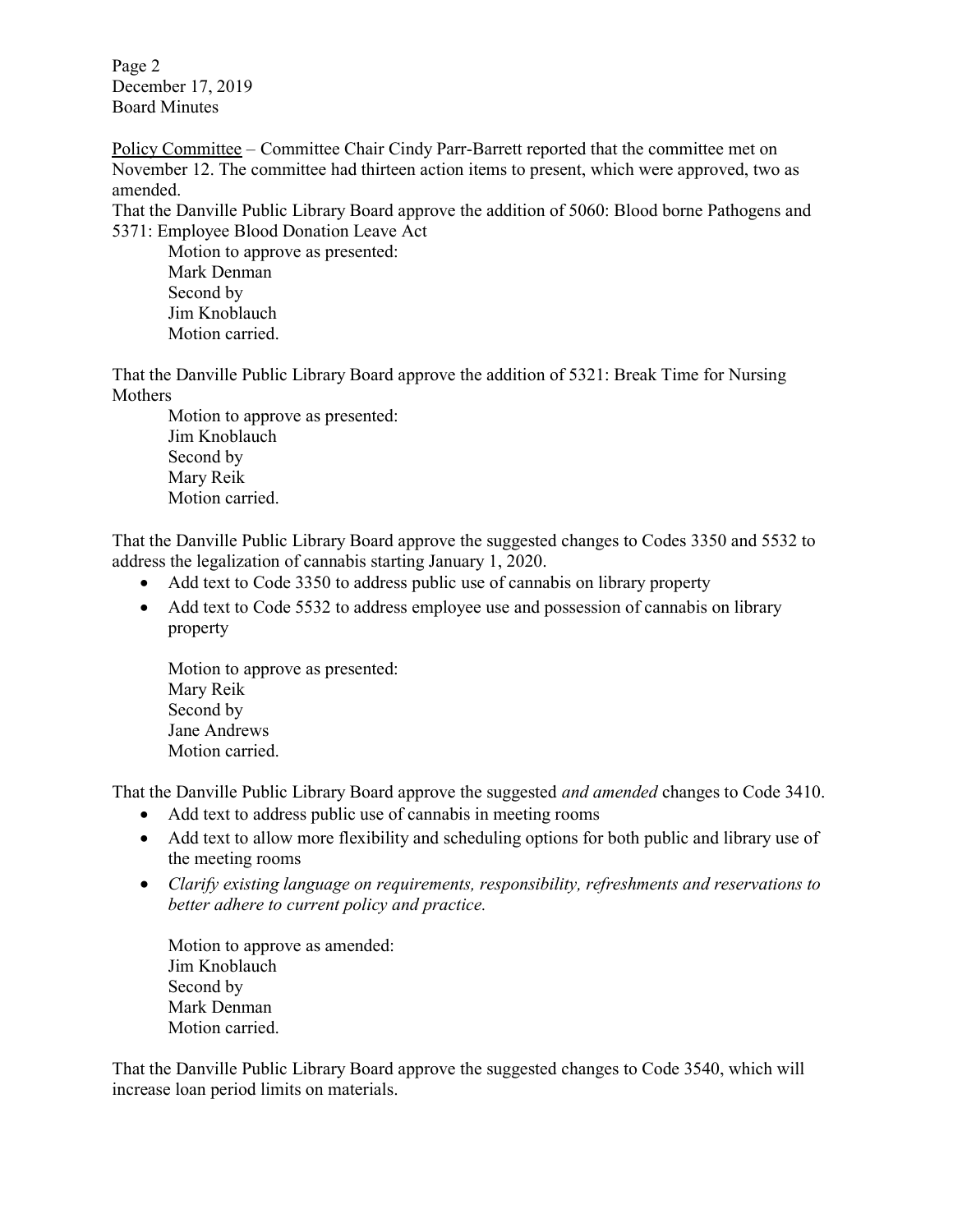Page 3 December 17, 2019 Board Minutes

> Motion to approve as presented: Mary Reik Second by Mark Denman Motion carried.

That the Danville Public Library Board approve the suggested changes to Code 3370.

- Raise the age children may be allowed in the library unaccompanied from eight to eleven
- Establish age of caregiver to sixteen for children eleven and under
- Revise procedures for handling unaccompanied children eleven and under
- Revise procedures for handling disruptive children and teens
- Change use of the word "parents" to "legal guardians" or "caregivers" as appropriate
- Establish policy for teens using Teen Zone and Makerspace
- Rename policy to reflect changes

Motion to approve as presented: Jim Knoblauch Second by Mary Reik Motion carried.

That the Danville Public Library Board approve the suggested changes to Codes 3310 and 3320.

- Simplify the requirements for Danville residents to sign up for a library card
- Change availability of Internet-Only cards to children and teens only
- Clarify use of a one-time Guest Pass for adults to use public computers
- Set requirements for displaced patrons to obtain a library card

Motion to approve as presented: Mark Denman Second by Jane Andrews Motion carried.

That the Danville Public Library Board approve the suggested and amended changes to Codes 5590 and 5850.

Change name of Code 5590 from Punctuality to Unexcused Absences

- Establish a point and reprimand system to track and enforce unexcused absence
- Change the word "expected" to "required."
- Revise disciplinary action into a clear six-step process

Motion to approve as amended: Mark Denman Second by Jane Andrews Motion carried.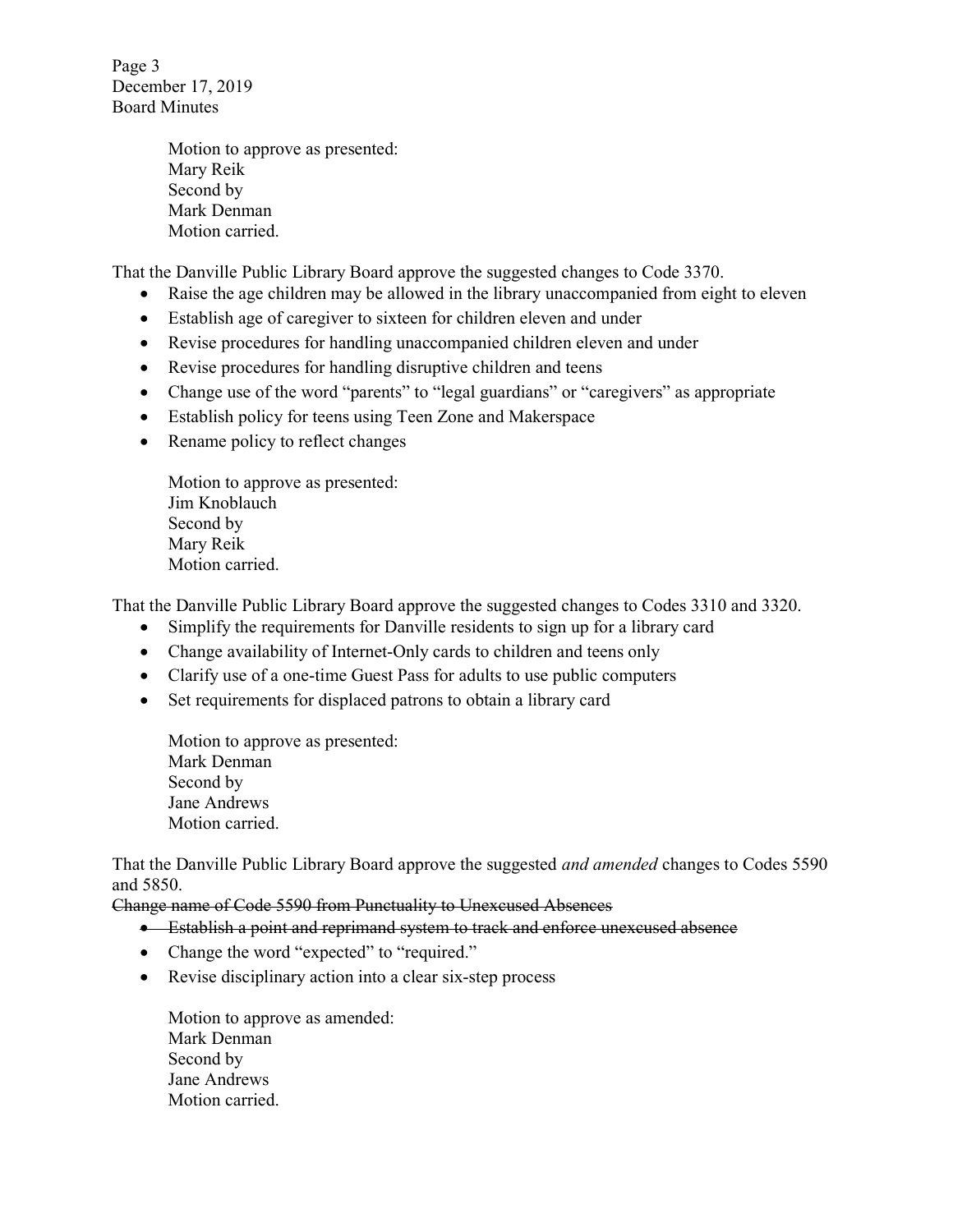Page 4 December 17, 2019 Board Minutes

That the Danville Public Library Board update Code 5211: Assistant Director by clarifying tasks related to marketing and promotion, adding additional tasks and deleting repetitive language to reflect the new duties of this position; adding the additional title of Community Engagement Librarian.

 Motion to approve as presented: Jane Andrews Second by Mary Reik Motion carried.

That the Danville Public Library Board approve the addition of 5212: Technology Manager and 5213: Library Assistant II, Circulation Services

 Motion to approve as presented: Jane Andrews Second by Jim Knoblauch Motion carried.

That the Danville Public Library Board approve the removal of Codes 5212: Director of Youth Services, Library II; Director of Audiovisual, Library II; Code 5213: Technical Services Cataloging Assistant, Library Assistant II; Audiovisual Library Assistant I; Audiovisual/Teen Services Coordinator Library Assistant I as these positions were vacated.

 Motion to approve as presented: Mark Denman Second by Jane Andrews Motion carried.

That the Danville Public Library Board approve the revision and renaming of the following codes to reflect current job requirements, descriptions and restructuring

- Code 5211 Library Director: Change job title of Director to Executive Director; update "Supervises"
- Code 5211 Business Manager: Update job duties and responsibilities
- Code 5212 Director of Outreach Services: Change job title to Adult and Outreach Services Librarian, update duties and responsibilities
- Code 5212 Director of Adult Services: Change job title to Reference and Archives Services Librarian, update duties and responsibilities
- Code 5212 Director of Youth Services: Change job title to Youth Services Manager, change mentions of Teen Space to Teen Zone
- Code 5212 Technical Services Librarian: Change job title to Technical Services Manager, update duties and responsibilities
- Code 5212 Director of Circulation Department: Change job title to Circulation Services Manager, update duties and responsibilities Motion to approve as presented: Mary Reik Second by Jim Knoblauch Motion carried.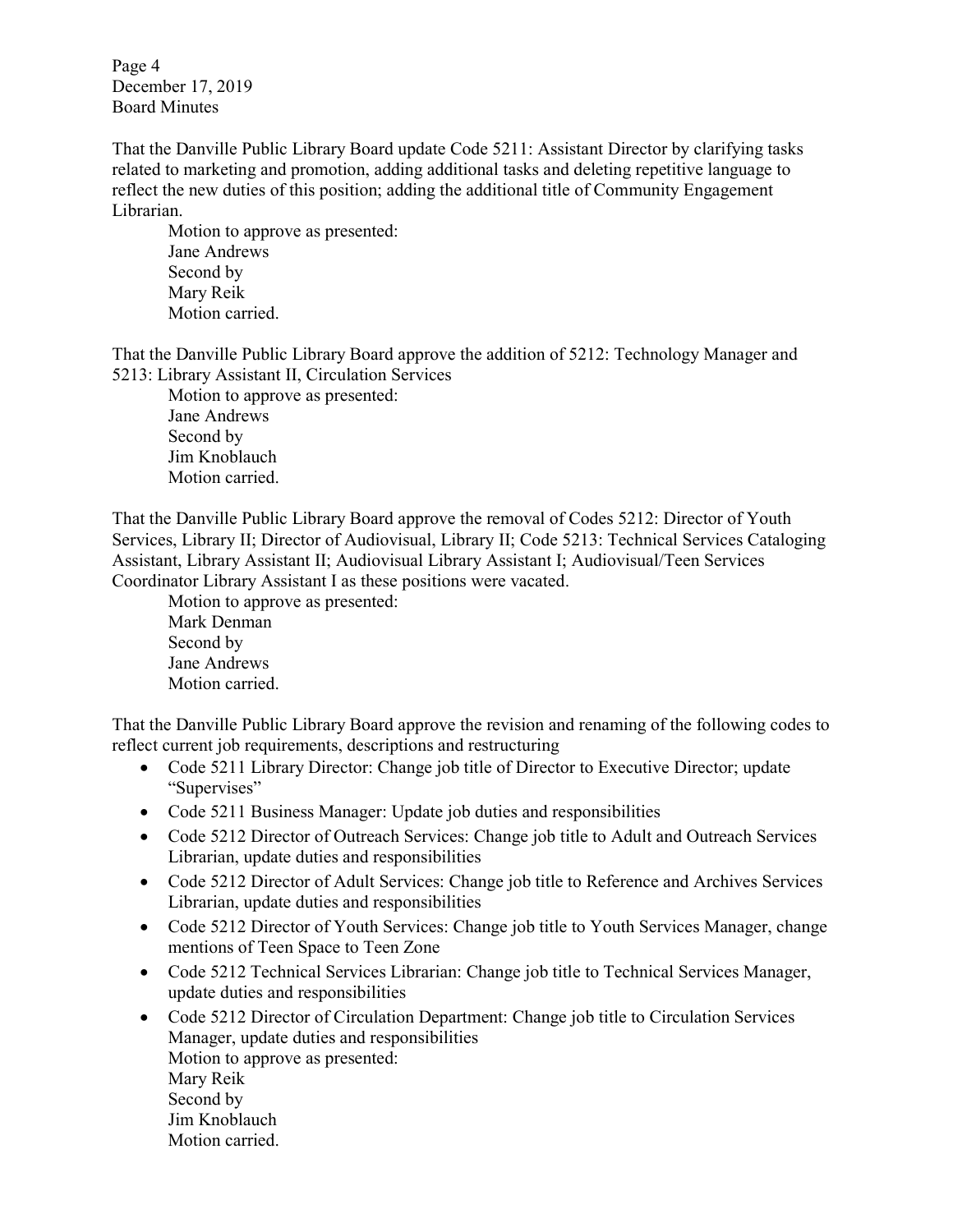Page 5 December 17, 2019 Board Minutes

That the Danville Public Library Board approve the revision and renaming of the following codes to reflect current job requirements, descriptions and restructuring

- Code 5213 Library Assistant III Audiovisual Department: Change job title to Audiovisual Library Assistant, update "Supervised by"
- Code 5213 Library Assistant II Outreach Services: Change job title to Adult and Outreach Services Library Assistant II, update duties and responsibilities
- Code 5213 Library Assistant II Reference/Archives Department: Change job title to Reference and Archives Services Library Assistant II
- Code 5213 Library Assistant I Outreach Services: Change job title to Adult and Outreach Services Library Assistant I, update duties and responsibilities
- Code 5213 Library Assistant I Technical Services Acquisitions and Automation Assistant: Change job title to Technical Services Library Assistant I, update duties and responsibilities
- Code 5213 Library Assistant I Reference/Archives Department: Change job title to Reference and Archives Services Library Assistant I
- Code 5213 Library Assistant I Circulation Department: Change job title to Circulation Services Library Assistant I, update duties and responsibilities
- Code 5214 Clerk II Circulation Department: Change job title to Circulation Services Clerk II, update duties and responsibilities
- Code 5214 Clerk I Circulation Department: Change job title to Circulation Services Clerk I, update duties and responsibilities
- Code 5215 Custodian, Facilities Manager: update duties and responsibilities

Motion to approve as presented: Mark Denman Second by Jane Andrews Motion carried.

The Policy Committee's next meeting is Tuesday, January 14, 2020, at 4:15 p.m. in the second floor conference room.

Old Business – Review/discuss information for 2020 Per Capita Grant—Director Hess reviewed Chapter 3 of the Standards for Illinois Public Libraries with the Board.

New Business –

- Technology Manager Joshua Pryle presented information on technology in the library.
- Director Hess presented the following action item, which was approved

That the Library Board approve the schedule for the library closings and early closings for calendar year 2020.

 Motion to approve as presented: Jane Andrews Second by Jim Knoblauch Motion carried.

 Director Hess and President Bolton shared information following a visit from U of I Professor Fred Schlipf.